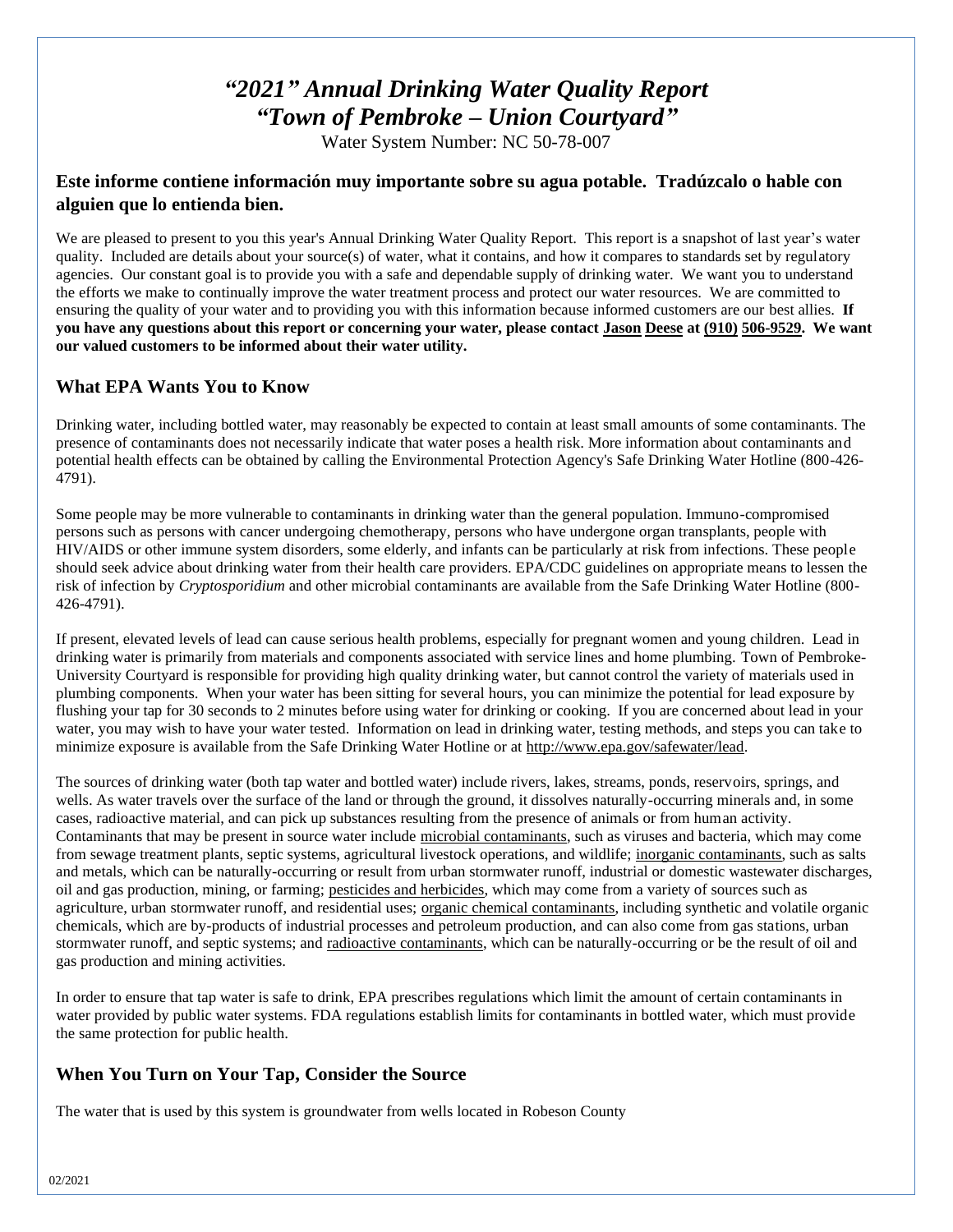# **Source Water Assessment Program (SWAP) Results**

The North Carolina Department of Environmental Quality (DEQ), Public Water Supply (PWS) Section, Source Water Assessment Program (SWAP) conducted assessments for all drinking water sources across North Carolina. The purpose of the assessments was to determine the susceptibility of each drinking water source (well or surface water intake) to Potential Contaminant Sources (PCSs). The results of the assessment are available in SWAP Assessment Reports that include maps, background information and a relative susceptibility rating of Higher, Moderate or Lower.

The relative susceptibility rating of each source for Robeson County was determined by combining the contaminant rating (number and location of PCSs within the assessment area) and the inherent vulnerability rating (i.e., characteristics or existing conditions of the well or watershed and its delineated assessment area). The assessment findings are summarized in the table below:

| <b>Source Name</b>       | <b>Susceptibility Rating</b> | <b>SWAP Report Date</b> |
|--------------------------|------------------------------|-------------------------|
| <b>Well #10</b>          | Lower                        | September 10, 2020      |
| Well #11                 | Lower                        | September 10, 2020      |
| <b>Well #12</b>          | Lower                        | September 10, 2020      |
| <b>Well #14</b>          | Lower                        | September 10, 2020      |
| Well #16                 | Moderate                     | September 10, 2020      |
| Well #17                 | Moderate                     | September 10, 2020      |
| <b>Well #18</b>          | Lower                        | September 10, 2020      |
| <b>Well #19</b>          | Moderate                     | September 10, 2020      |
| Well #2                  | Higher                       | September 10, 2020      |
| Well #21                 | Moderate                     | September 10, 2020      |
| Well #22                 | Higher                       | September 10, 2020      |
| <b>Well #23</b>          | Higher                       | September 10, 2020      |
| Well #24                 | Higher                       | September 10, 2020      |
| <b>Well #25</b>          | Moderate                     | September 10, 2020      |
| <b>Well #26</b>          | Higher                       | September 10, 2020      |
| <b>Well #27B</b>         | Moderate                     | September 10, 2020      |
| Well #3                  | Higher                       | September 10, 2020      |
| Well #30 (County Jail)   | Lower                        | September 10, 2020      |
| Well #31 (Clark Lot)     | Higher                       | September 10, 2020      |
| Well #32 (Locklear Lot)  | Higher                       | September 10, 2020      |
| Well #33 (Midway)        | Lower                        | September 10, 2020      |
| <b>Well #34</b>          | Moderate                     | September 10, 2020      |
| <b>Well #35</b>          | Moderate                     | September 10, 2020      |
| <b>Well #40</b>          | Higher                       | September 10, 2020      |
| Well #46                 | Higher                       | September 10, 2020      |
| Well #48                 | Higher                       | September 10, 2020      |
| <b>Well #49</b>          | Higher                       | September 10, 2020      |
| <b>Well #50</b>          | Higher                       | September 10, 2020      |
| <b>Well #51</b>          | Higher                       | September 10, 2020      |
| Well #52 (Lamb Road)     | Lower                        | September 10, 2020      |
| <b>Well #53</b>          | Moderate                     | September 10, 2020      |
| <b>Well #54</b>          | Moderate                     | September 10, 2020      |
| <b>Well #55</b>          | Higher                       | September 10, 2020      |
| <b>Well #57</b>          | Moderate                     | September 10, 2020      |
| <b>Well #58</b>          | Moderate                     | September 10, 2020      |
| Well #6                  | Higher                       | September 10, 2020      |
| Well #7                  | Lower                        | September 10, 2020      |
| Well #29A (Rex Site)     | Higher                       | September 10, 2020      |
| Well #41 (Lumber Bridge) | Moderate                     | September 10, 2020      |

#### **Susceptibility of Sources to Potential Contaminant Sources (PCSs)**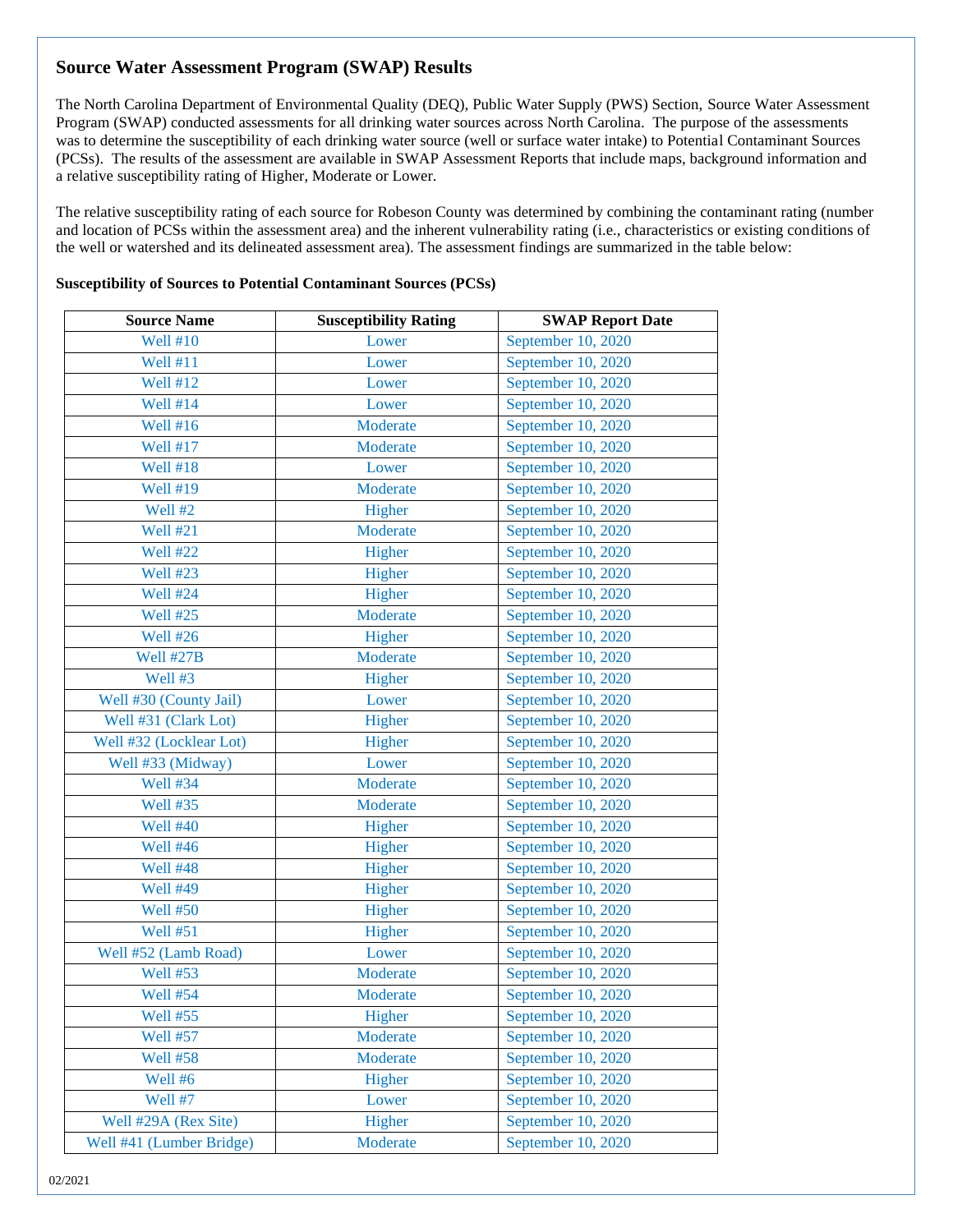The complete SWAP Assessment report for Roberson County may be viewed on the Web at[: https://www.ncwater.org/?page=600](https://www.ncwater.org/?page=600) Note that because SWAP results and reports are periodically updated by the PWS Section, the results available on this web site may differ from the results that were available at the time this CCR was prepared. If you are unable to access your SWAP report on the web, you may mail a written request for a printed copy to: Source Water Assessment Program – Report Request, 1634 Mail Service Center, Raleigh, NC 27699-1634, or email requests to swap@ncdenr.gov. Please indicate your system name, number, and provide your name, mailing address and phone number. If you have any questions about the SWAP report please contact the Source Water Assessment staff by phone at 919-707-9098.

It is important to understand that a susceptibility rating of "higher" does not imply poor water quality, only the system's potential to become contaminated by PCSs in the assessment area.

# **Water Quality Data Tables of Detected Contaminants**

We routinely monitor for over 150 contaminants in your drinking water according to Federal and State laws. The tables below list all the drinking water contaminants that we detected in the last round of sampling for each particular contaminant group. The presence of contaminants does not necessarily indicate that water poses a health risk. **Unless otherwise noted, the data presented in this table is from testing done January 1 through December 31, 2021.** The EPA and the State allow us to monitor for certain contaminants less than once per year because the concentrations of these contaminants are not expected to vary significantly from year to year. Some of the data, though representative of the water quality, is more than one year old.

### **Important Drinking Water Definitions:**

*Not-Applicable (N/A)* – Information not applicable/not required for that particular water system or for that particular rule.

*Non-Detects (ND)* - Laboratory analysis indicates that the contaminant is not present at the level of detection set for the particular methodology used.

*Parts per million (ppm) or Milligrams per liter (mg/L)* - One part per million corresponds to one minute in two years or a single penny in \$10,000.

*Parts per billion (ppb) or Micrograms per liter (ug/L)* - One part per billion corresponds to one minute in 2,000 years, or a single penny in \$10,000,000.

*Action Level (AL) -* The concentration of a contaminant which, if exceeded, triggers treatment or other requirements which a water system must follow.

*Treatment Technique (TT)* **-** A required process intended to reduce the level of a contaminant in drinking water.

*Maximum Residual Disinfection Level (MRDL)* – The highest level of a disinfectant allowed in drinking water. There is convincing evidence that addition of a disinfectant is necessary for control of microbial contaminants.

*Maximum Residual Disinfection Level Goal (MRDLG)* – The level of a drinking water disinfectant below which there is no known or expected risk to health. MRDLGs do not reflect the benefits of the use of disinfectants to control microbial contaminants.

*Locational Running Annual Average (LRAA)* – The average of sample analytical results for samples taken at a particular monitoring location during the previous four calendar quarters under the Stage 2 Disinfectants and Disinfection Byproducts Rule.

*Level 1 Assessment - A Level 1 assessment is a study of the water system to identify potential problems and determine (if possible) why total coliform bacteria have been found in our water system.*

*Level 2 Assessment - A Level 2 assessment is a very detailed study of the water system to identify potential problems and determine (if possible) why an E. coli MCL violation has occurred and/or why total coliform bacteria have been found in our water system on multiple occasions.*

*Maximum Contaminant Level (MCL)* - The highest level of a contaminant that is allowed in drinking water. MCLs are set as close to the MCLGs as feasible using the best available treatment technology.

*Maximum Contaminant Level Goal (MCLG)* - The level of a contaminant in drinking water below which there is no known or expected risk to health. MCLGs allow for a margin of safety.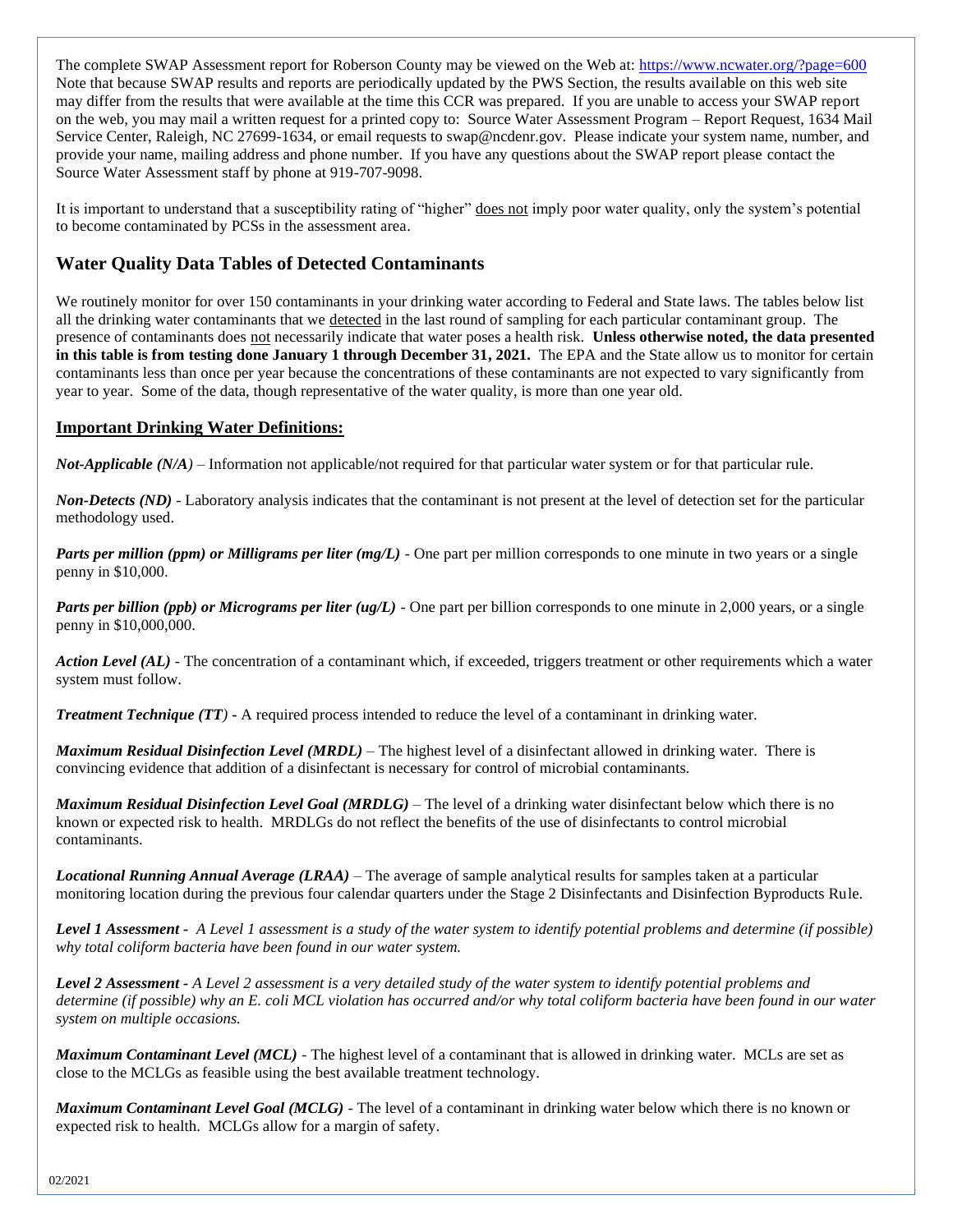# **Tables of Detected Contaminants**

# **REVISED TOTAL COLIFORM RULE:**

#### **Microbiological Contaminants in the Distribution System -** For systems that collect *less than 40* samples per month

| Contaminant (units)                              | <b>MCL</b><br>Violation<br>Y/N | Your<br>Water | MCLG         | MCL                                                                                                                                                                                                                                                                                                                                                                                                         | Likely Source of<br>Contamination       |
|--------------------------------------------------|--------------------------------|---------------|--------------|-------------------------------------------------------------------------------------------------------------------------------------------------------------------------------------------------------------------------------------------------------------------------------------------------------------------------------------------------------------------------------------------------------------|-----------------------------------------|
| Total Coliform Bacteria<br>(presence or absence) | N/A                            | N/A           | N/A          | TT*                                                                                                                                                                                                                                                                                                                                                                                                         | Naturally present in the<br>environment |
| E. coli<br>(presence or absence)                 | N                              | Absent        | $\mathbf{0}$ | Routine and repeat samples are total<br>coliform-positive and either is E. coli-<br>positive or system fails to take repeat<br>samples following E. coli-positive routine<br>sample or system fails to analyze total<br>coliform-positive repeat sample for $E$ . coli<br>Note: If either an original routine sample<br>and/or its repeat samples(s) are $E$ . coli<br>positive, a Tier 1 violation exists. | Human and animal fecal waste            |

#### **Lead and Copper Contaminants**

| Contaminant (units)                           | Sample<br>Date | Your<br>Water | Number of<br>sites found<br>above the AL | MCLG | AL         | Likely Source of Contamination                                          |
|-----------------------------------------------|----------------|---------------|------------------------------------------|------|------------|-------------------------------------------------------------------------|
| Copper (ppm)<br>(90 <sup>th</sup> percentile) | 11/22/21       | N/D           |                                          | 1.3  | $AI = 1.3$ | Corrosion of household plumbing<br>systems; erosion of natural deposits |
| Lead (ppb)<br>(90 <sup>th</sup> percentile)   | 11/22/21       | $4.0$ ppb     |                                          |      | $AI = 15$  | Corrosion of household plumbing<br>systems; erosion of natural deposits |

#### **Lead and Copper Contaminants**

| Contaminant (units)                           | Sample<br>Date | Your<br>Water | Number of<br>sites found<br>above the AL | MCLG | AL         | Likely Source of Contamination                                          |
|-----------------------------------------------|----------------|---------------|------------------------------------------|------|------------|-------------------------------------------------------------------------|
| Copper (ppm)<br>(90 <sup>th</sup> percentile) | 6/18/21        | N/D           |                                          | 1.3  | $AI = 1.3$ | Corrosion of household plumbing<br>systems; erosion of natural deposits |
| Lead (ppb)<br>(90 <sup>th</sup> percentile)   | 6.18/21        | $3.0$ ppb     |                                          |      | $AI = 15$  | Corrosion of household plumbing<br>systems; erosion of natural deposits |

#### **Disinfectant Residuals Summary**

|                | Year<br>Sampled | MRDL<br>Violation<br>Y/N | Your<br>Water<br>(highest RAA) | Range<br>High<br>Low | <b>MRDLG</b> | <b>MRDL</b> | Likely Source of Contamination             |
|----------------|-----------------|--------------------------|--------------------------------|----------------------|--------------|-------------|--------------------------------------------|
| Chlorine (ppm) | 2021            | N                        | $1.36$ ppm                     | $0.7 - 2$ ppm        |              | 4.0         | Water additive used to<br>control microbes |

### **Stage 2 Disinfection Byproduct Compliance -** Based upon Locational Running Annual Average (LRAA)

| Disinfection<br><b>Byproduct</b> | Year<br>Sampled | MCL<br>Violation<br>Y/N | Your<br>Water<br>(highest LRAA) | Range<br>High<br>Low |  | MCLG | MCL. | Likely Source of<br>Contamination           |
|----------------------------------|-----------------|-------------------------|---------------------------------|----------------------|--|------|------|---------------------------------------------|
| TTHM (ppb)                       |                 |                         |                                 |                      |  | N/A  | 80   | Byproduct of drinking<br>water disinfection |
| Location (B01)                   | 2021            | N                       | $21.1$ ppb                      | $21.1 - 21.1$ ppb    |  |      |      |                                             |
| $HAA5$ (ppb)                     |                 |                         |                                 |                      |  | N/A  | 60   | Byproduct of drinking<br>water disinfection |
| Location (B01)                   | 2021            | N                       | 13.7 ppb                        | $13.7 - 13.7$ ppb    |  |      |      |                                             |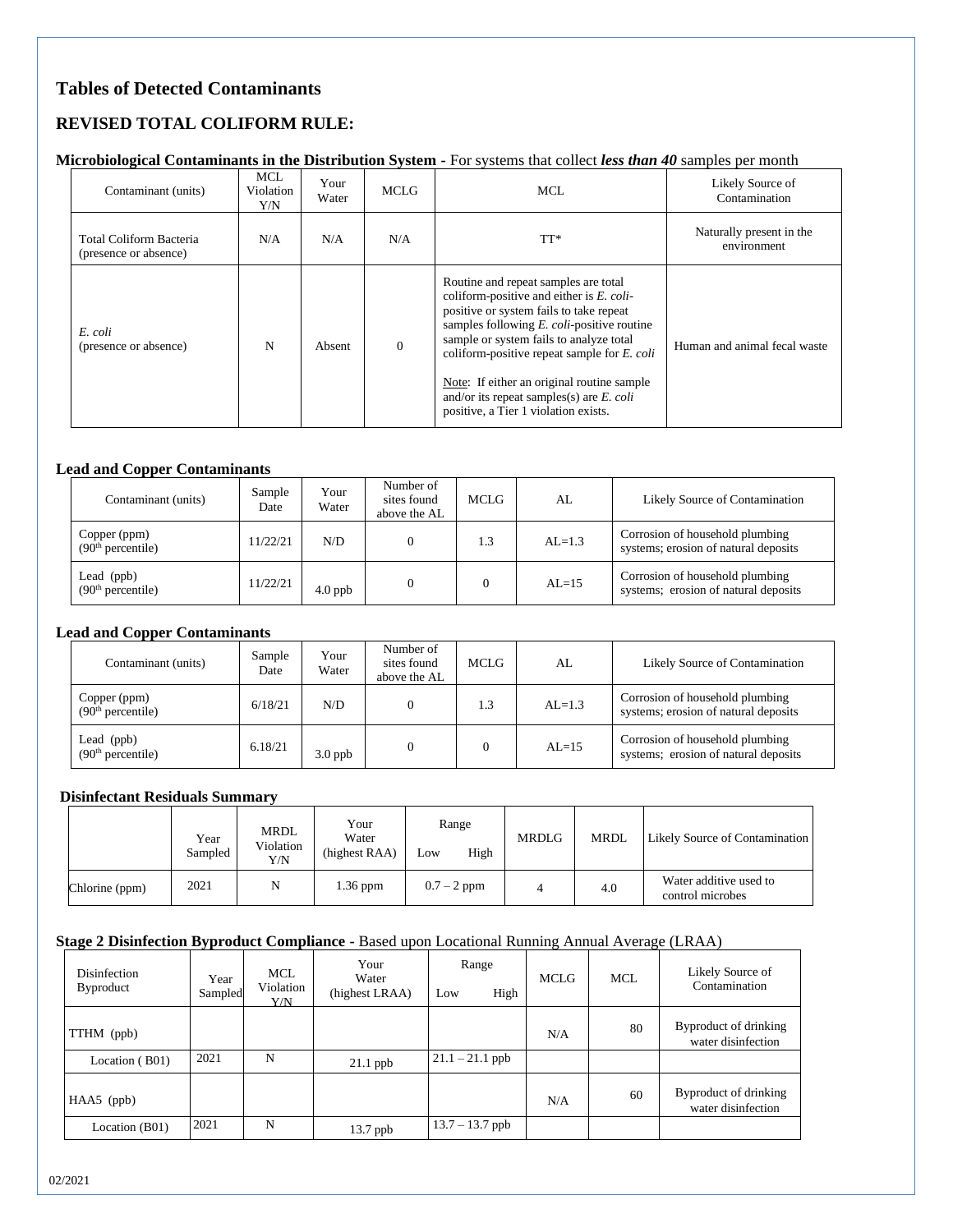**For TTHM:** *Some people who drink water containing trihalomethanes in excess of the MCL over many years may experience problems with their liver, kidneys, or central nervous systems, and may have an increased risk of getting cancer.*

**For HAA5:** *Some people who drink water containing haloacetic acids in excess of the MCL over many years may have an increased risk of getting cancer.*

# **Robeson County**

### **REVISED TOTAL COLIFORM RULE:**

#### **Microbiological Contaminants in the Distribution System -** For systems that collect *less than 40* samples per month

| Contaminant (units)                              | <b>MCL</b><br>Violation<br>Y/N | Your<br>Water | <b>MCLG</b>  | MCL.                                                                                                                                                                                                                                                                                                                                                                                                                | Likely Source of<br>Contamination       |
|--------------------------------------------------|--------------------------------|---------------|--------------|---------------------------------------------------------------------------------------------------------------------------------------------------------------------------------------------------------------------------------------------------------------------------------------------------------------------------------------------------------------------------------------------------------------------|-----------------------------------------|
| Total Coliform Bacteria<br>(presence or absence) | N/A                            | N/A           | N/A          | TT*                                                                                                                                                                                                                                                                                                                                                                                                                 | Naturally present in the<br>environment |
| E. coli<br>(presence or absence)                 |                                |               | $\mathbf{0}$ | Routine and repeat samples are total<br>coliform-positive and either is E. coli-<br>positive or system fails to take repeat<br>samples following $E$ . <i>coli</i> -positive routine<br>sample or system fails to analyze total<br>coliform-positive repeat sample for E. coli<br>Note: If either an original routine sample<br>and/or its repeat samples(s) are $E$ . coli<br>positive, a Tier 1 violation exists. | Human and animal fecal waste            |

\* If a system collecting fewer than 40 samples per month has two or more positive samples in one month, an assessment is required.

3. CWSs that triggered a Level 1 or Level 2 assessment must inform their customers of:

- − The number of assessments required and completed.
- − The corrective actions required and completed.
- − The reasons for conducting assessments and corrective actions.
- − Whether the CWS has failed to complete any required assessments or corrective actions.

4. A CWS that must conduct a Level 1 or Level 2 assessment must include in their CCR, the specific assessment-related definitions from 40 CFR 141.153(c)(4), as appropriate. These can be found in this template under Important Drinking Water Definitions.

5. Any CWS required to comply with the Level 1 or Level 2 assessment requirements, **not** due to an *E. coli* MCL violation, must include in the CCR the appropriate text from 40 CFR 141.53(h)(7)(i) and included in the table below, filling in the blanks accordingly.

**CCR Health Effects Language for the RTCR: Level 1 or 2 Assessment Not Due to E. coli MCL Violation**

**CCR Language CCR Language Citation**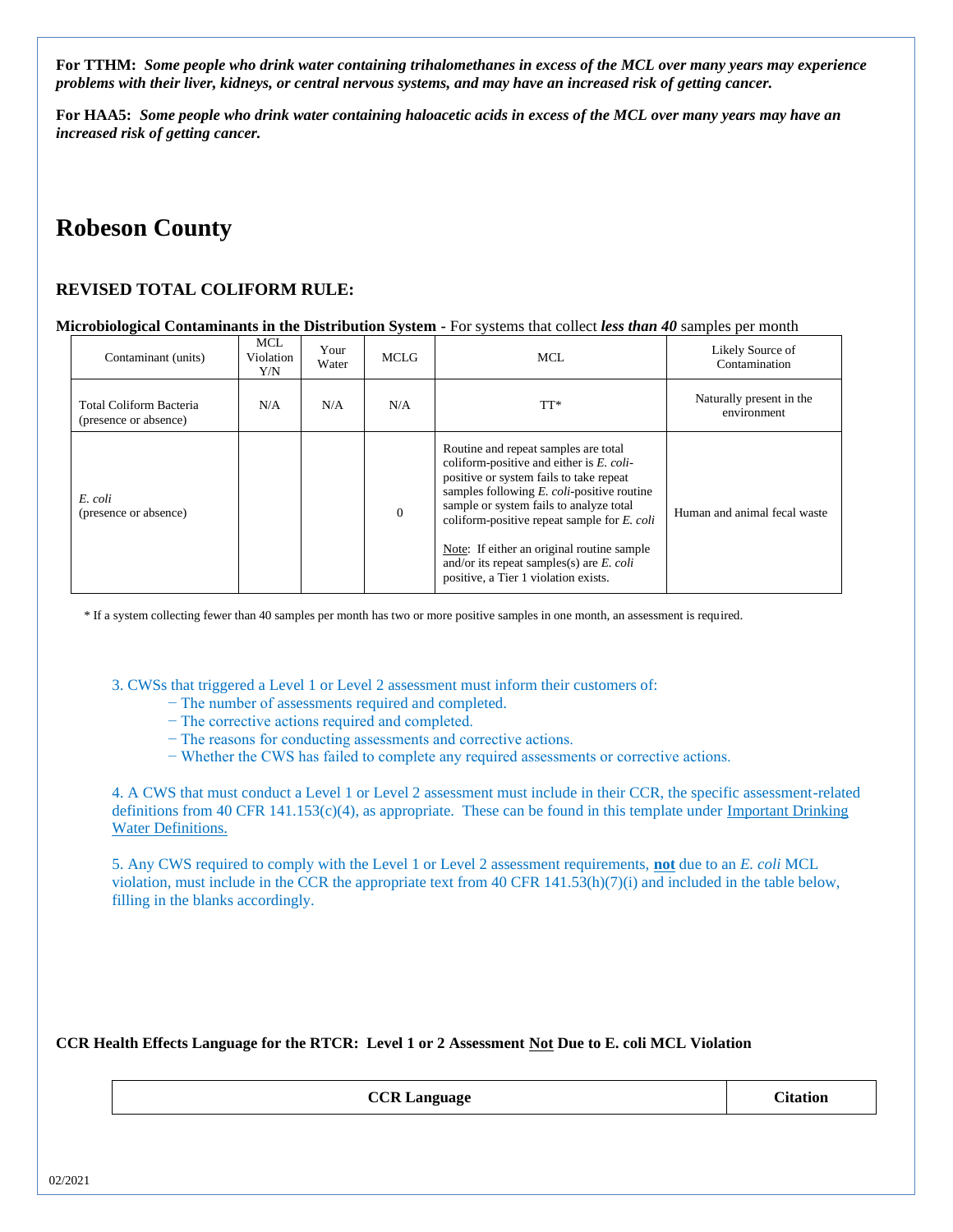| Coliforms are bacteria that are naturally present in the environment and are used as an indicator<br>that other, potentially harmful, waterborne pathogens may be present or that a potential<br>pathway exists through which contamination may enter the drinking water distribution system.<br>We found coliforms indicating the need to look for potential problems in water treatment or<br>distribution. When this occurs, we are required to conduct assessment(s) to identify problems<br>and to correct any problems that were found during these assessments. | <b>40 CFR</b><br>141.153(h)(7)(i)(A) |
|------------------------------------------------------------------------------------------------------------------------------------------------------------------------------------------------------------------------------------------------------------------------------------------------------------------------------------------------------------------------------------------------------------------------------------------------------------------------------------------------------------------------------------------------------------------------|--------------------------------------|
| During the past year we were required to conduct [INSERT NUMBER OF LEVEL 1<br>ASSESSMENTS] Level 1 assessment(s). [INSERT NUMBER OF LEVEL 1 ASSESSMENTS]<br>Level 1 assessment(s) were completed. In addition, we were required to take [INSERT]<br>NUMBER OF CORRECTIVE ACTIONS] corrective actions and we completed [INSERT<br>NUMBER OF CORRECTIVE ACTIONS] of these actions.                                                                                                                                                                                       | <b>40 CFR</b><br>141.153(h)(7)(i)(B) |
| During the past year [INSERT NUMBER OF LEVEL 2 ASSESSMENTS] Level 2 assessments<br>were required to be completed for our water system. [INSERT NUMBER OF LEVEL 2<br>ASSESSMENTS] Level 2 assessments were completed. In addition, we were required to take<br>[INSERT NUMBER OF CORRECTIVE ACTIONS] corrective actions and we completed<br>[INSERT NUMBER OF CORRECTIVE ACTIONS] of these actions.                                                                                                                                                                     | <b>40 CFR</b><br>141.153(h)(7)(i)(C) |
| For a TT violation for failure to complete all required assessments or correct all identified<br>sanitary defects, include one or both of the following statements, as appropriate:<br>- During the past year we failed to conduct all of the required assessment(s).<br>- During the past year we failed to correct all identified defects that were found during the                                                                                                                                                                                                 | <b>40 CFR</b><br>141.153(h)(7)(i)(D) |

## **CCR Health Effects Language for the RTCR: Level 2 Assessment Due to an** *E. coli* **MCL Violation**

| <b>CCR Language</b>                                                                                                                                                                                                                                                                                                                                                                                                                                                                                                                                                                                                                                                      | <b>Citation</b>                       |
|--------------------------------------------------------------------------------------------------------------------------------------------------------------------------------------------------------------------------------------------------------------------------------------------------------------------------------------------------------------------------------------------------------------------------------------------------------------------------------------------------------------------------------------------------------------------------------------------------------------------------------------------------------------------------|---------------------------------------|
| E. coli are bacteria whose presence indicates that the water may be contaminated with human or<br>animal wastes. Human pathogens in these wastes can cause short-term effects, such as diarrhea,<br>cramps, nausea, headaches, or other symptoms. They may pose a greater health risk for infants,<br>young children, the elderly, and people with severely compromised immune systems. We found<br>E. coli bacteria, indicating the need to look for potential problems in water treatment or<br>distribution. When this occurs, we are required to conduct assessment(s) to identify problems and<br>to correct any problems that were found during these assessments. | <b>40 CFR</b><br>141.153(h)(7)(ii)(A) |
| We were required to complete a Level 2 assessment because we found E. coli in our water system.<br>In addition, we were required to take [INSERT NUMBER OF CORRECTIVE ACTIONS]<br>corrective actions and we completed [INSERT NUMBER OF CORRECTIVE ACTIONS] of<br>these actions.                                                                                                                                                                                                                                                                                                                                                                                         | <b>40 CFR</b><br>141.153(h)(7)(ii)(B) |
| For a TT violation for failure to complete all required assessments or correct all identified sanitary<br>defects, include one or both of the following statements, as appropriate:                                                                                                                                                                                                                                                                                                                                                                                                                                                                                      | <b>40 CFR</b><br>141.153(h)(7)(ii)(C) |
| -We failed to conduct the required assessment.<br>-We failed to correct all sanitary defects that were identified during the assessment that we<br>conducted.                                                                                                                                                                                                                                                                                                                                                                                                                                                                                                            |                                       |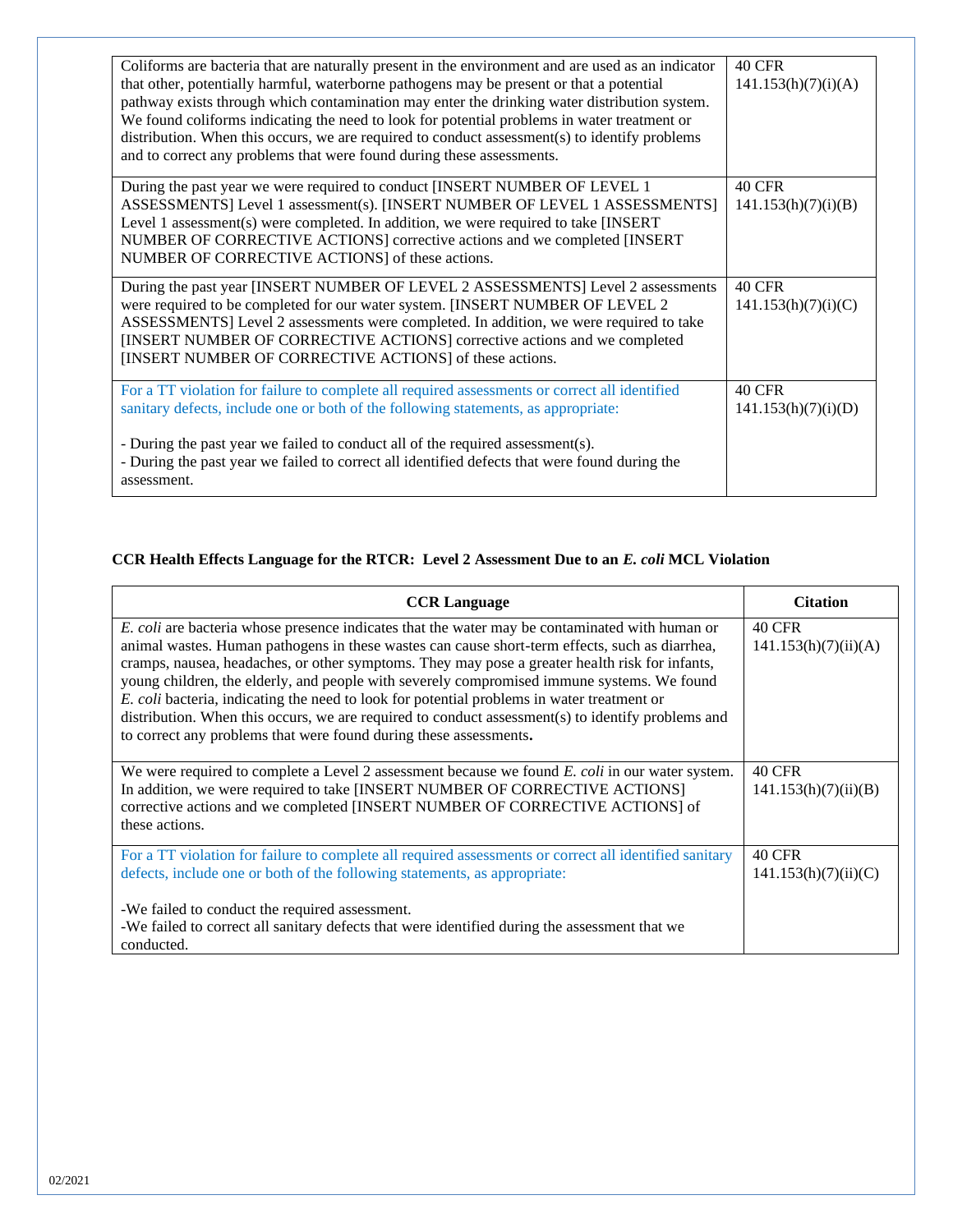| <b>Microbiological Contaminants in the Source Water</b> |  |  |  |
|---------------------------------------------------------|--|--|--|
|                                                         |  |  |  |

| Fecal Indicator                                           | Number of<br>"Positive/Present"<br>" Samples | $Date(s)$ of fecal<br>indicator-positive<br>source water<br>samples | Source of fecal<br>contamination, if<br>known | Significant<br>Deficiency Cited<br>by the State? Y/N<br>$(\mathrm{If}``\mathrm{Y}"$ , see<br>explanation below) | MCLG     | <b>MCL</b> | Likely Source of<br>Contamination |
|-----------------------------------------------------------|----------------------------------------------|---------------------------------------------------------------------|-----------------------------------------------|-----------------------------------------------------------------------------------------------------------------|----------|------------|-----------------------------------|
| E. coli,<br>(presence or absence)                         |                                              |                                                                     |                                               |                                                                                                                 | $\Omega$ | $\theta$   | Human and animal<br>fecal waste   |
| <i>enterococci</i> or coliphage,<br>(presence or absence) |                                              |                                                                     |                                               |                                                                                                                 | N/A      | <b>TT</b>  | Human and animal<br>fecal waste   |

### **Special Notice for Significant Deficiencies and Fecal Indicator-Positive Ground Water Source Samples:**

- (A) Significant deficiency identified/cited by the State *[insert information];* Date of State's Citation: *[insert date]*
- (B) Has the fecal contamination in the ground water source been addressed under §141.403(a)? *["Yes" or "No"];* Date Corrective Action Completed (if applicable): *[insert date or "N/A"]*;
- (C) For each significant deficiency or fecal contamination in the ground water source that has NOT been addressed: *[insert information on the State-approved plan and schedule for corrective action, including interim measures, progress to date, and any interim measures completed]*.
- (D) The potential health effects from the health effects language from Appendix A of Subpart O are as follows:

*E.coli - Fecal coliforms and E.coli are bacteria whose presence indicates that the water may be contaminated with human or animal wastes. Microbes in these wastes can cause short-term effects, such as diarrhea, cramps, nausea, headaches, or other symptoms. They may pose a special health risk for infants, young children, some of the elderly, and people with severely-compromised immune systems.* 

*Fecal Indicators (enterococci or coliphage) - Fecal indicators are microbes whose presence indicates that the water may be contaminated with human or animal wastes. Microbes in these wastes can cause short-term health effects, such as diarrhea, cramps, nausea, headaches, or other symptoms. They may pose a special health risk for infants, young children, some of the elderly, and people with severely compromised immune systems***.**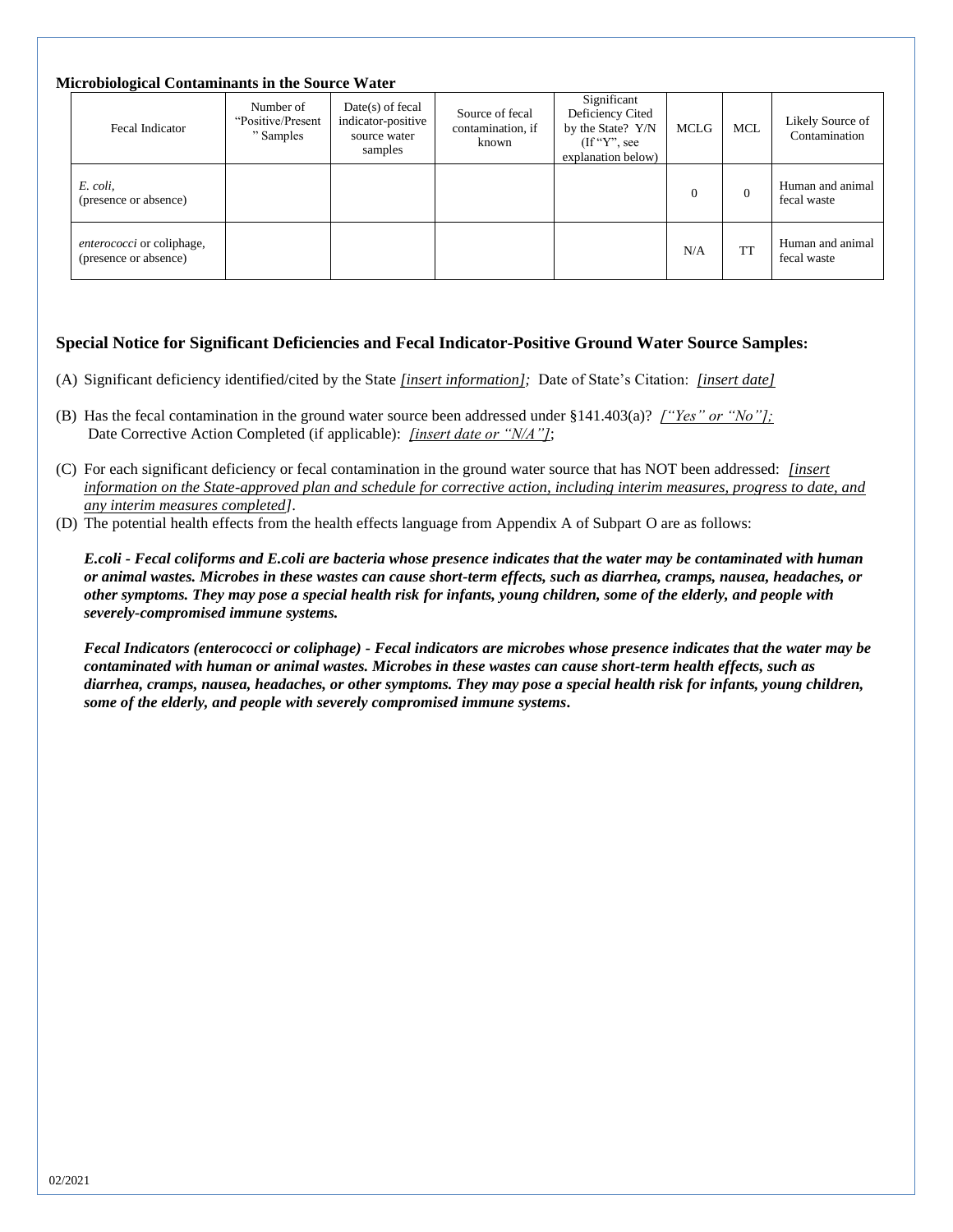#### **Turbidity\***

| <u>ui viuit</u>                                                                           |                                                    |               |      |                                                                    |                                   |
|-------------------------------------------------------------------------------------------|----------------------------------------------------|---------------|------|--------------------------------------------------------------------|-----------------------------------|
| Contaminant (units)                                                                       | Treatment<br>Technique<br>(TT)<br>Violation<br>Y/N | Your Water    | MCLG | Treatment Technique (TT)<br>Violation if:                          | Likely Source of<br>Contamination |
| Turbidity (NTU) - Highest<br>single turbidity measurement                                 |                                                    | <b>NTU</b>    | N/A  | Turbidity $>1$ NTU                                                 |                                   |
| Turbidity (NTU) - Lowest<br>monthly percentage (%) of<br>samples meeting turbidity limits |                                                    | $\frac{0}{0}$ | N/A  | Less than 95% of monthly turbidity<br>measurements are $< 0.3$ NTU | Soil runoff                       |

 **\*** Turbidity is a measure of the cloudiness of the water. We monitor it because it is a good indicator of the effectiveness of our filtration system. The turbidity rule requires that 95% or more of the monthly samples must be less than or equal to 0.3 NTU.

#### **Inorganic Contaminants**

|                              | Sample | <b>MCL</b>       | Your  |     | Range |                |                |                                                                                                                                              |
|------------------------------|--------|------------------|-------|-----|-------|----------------|----------------|----------------------------------------------------------------------------------------------------------------------------------------------|
| Contaminant (units)          | Date   | Violation<br>Y/N | Water | Low | High  | <b>MCLG</b>    | <b>MCL</b>     | Likely Source of Contamination                                                                                                               |
| Antimony (ppb)               |        |                  |       |     |       | 6              | 6              | Discharge from petroleum refineries; fire<br>retardants; ceramics; electronics; solder                                                       |
| Arsenic (ppb)                |        |                  |       |     |       | $\mathbf{0}$   | 10             | Erosion of natural deposits; runoff from<br>orchards; runoff from glass and<br>electronics production wastes                                 |
| Barium (ppm)                 |        |                  |       |     |       | $\overline{c}$ | $\overline{c}$ | Discharge of drilling wastes; discharge<br>from metal refineries; erosion of natural<br>deposits                                             |
| Beryllium (ppb)              |        |                  |       |     |       | $\overline{4}$ | $\overline{4}$ | Discharge from metal refineries and coal-<br>burning factories; discharge from<br>electrical, aerospace, and defense<br>industries           |
| Cadmium (ppb)                |        |                  |       |     |       | 5              | 5              | Corrosion of galvanized pipes; erosion of<br>natural deposits; discharge from metal<br>refineries; runoff from waste batteries and<br>paints |
| Chromium (ppb)               |        |                  |       |     |       | 100            | 100            | Discharge from steel and pulp mills;<br>erosion of natural deposits                                                                          |
| Cyanide (ppb)                |        |                  |       |     |       | 200            | 200            | Discharge from steel/metal factories;<br>discharge from plastic and fertilizer<br>factories                                                  |
| Fluoride (ppm)               |        |                  |       |     |       | $\overline{4}$ | $\overline{4}$ | Erosion of natural deposits; water additive<br>which promotes strong teeth; discharge<br>from fertilizer and aluminum factories              |
| Mercury (inorganic)<br>(ppb) |        |                  |       |     |       | $\overline{2}$ | $\overline{c}$ | Erosion of natural deposits; discharge<br>from refineries and factories: runoff from<br>landfills; runoff from cropland                      |
| Selenium (ppb)               |        |                  |       |     |       | 50             | 50             | Discharge from petroleum and metal<br>refineries; erosion of natural deposits;<br>discharge from mines                                       |
| Thallium (ppb)               |        |                  |       |     |       | 0.5            | $\overline{2}$ | Leaching from ore-processing sites;<br>discharge from electronics, glass, and<br>drug factories                                              |

**Arsenic:** *While your drinking water meets EPA's standard for arsenic, it does contain low levels of arsenic. EPA's standard balances the current understanding of arsenic's possible health effects against the costs of removing arsenic from drinking water. EPA continues to research the health effects of low levels of arsenic, which is a mineral known to cause cancer in humans at high concentrations and is linked to other health effects such as skin damage and circulatory problems.*

**Nitrate/Nitrite Contaminants** 

| (units<br>`ontamınanı | $\sim$ $\sim$ $\sim$<br>Sample<br>Date | <b>MCL</b><br>$-1$<br>V10lat10n<br>V/N<br>1/13 | Your<br>Water | Range<br>Low | High | MCLG | <b>MCL</b> | Contamination<br>Source of<br>∟ıkelv |
|-----------------------|----------------------------------------|------------------------------------------------|---------------|--------------|------|------|------------|--------------------------------------|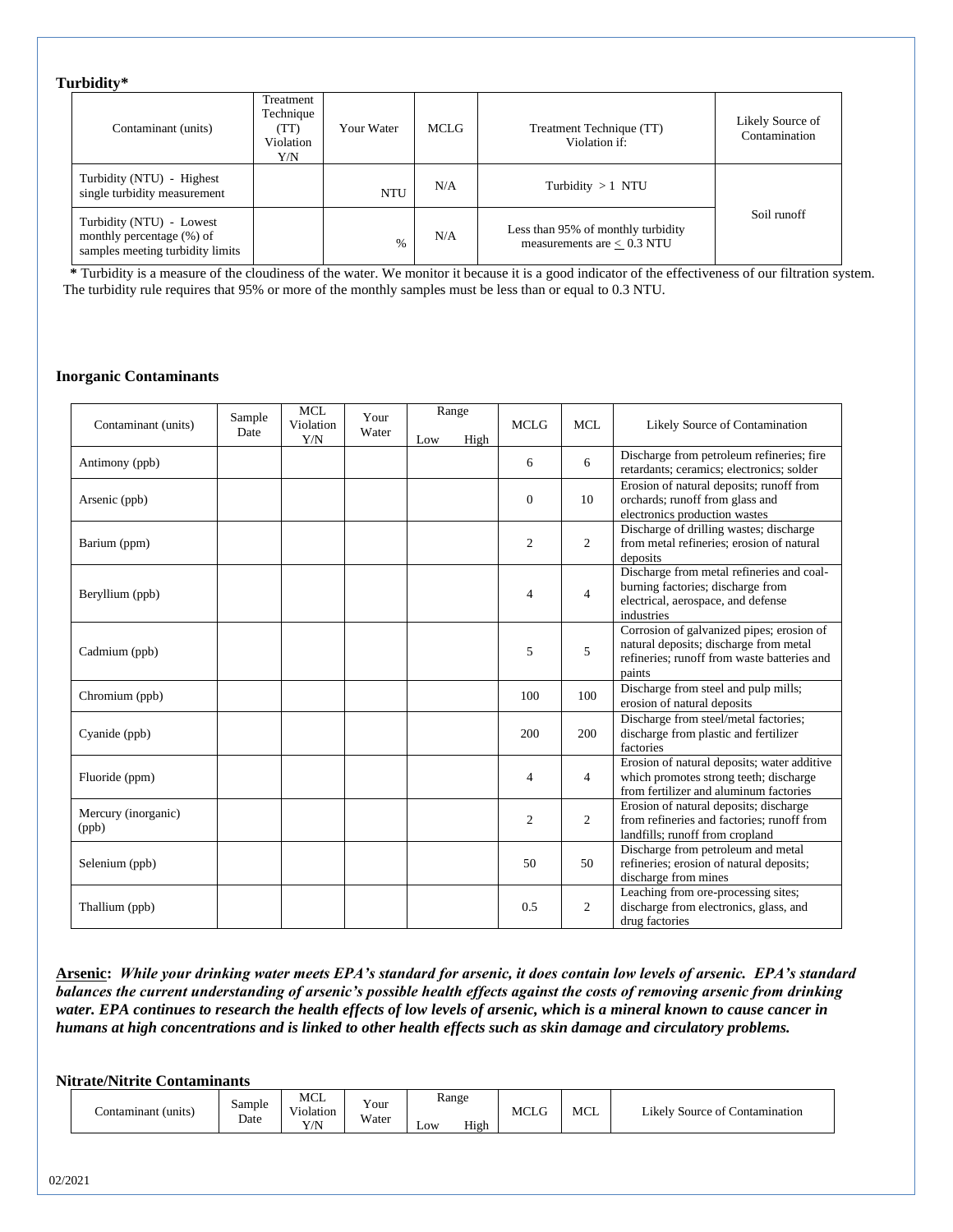| Nitrate (as Nitrogen)<br>(ppm) |  | N/A | 10 | Runoff from fertilizer use; leaching from<br>septic tanks, sewage; erosion of natural<br>deposits |
|--------------------------------|--|-----|----|---------------------------------------------------------------------------------------------------|
| Nitrite (as Nitrogen)<br>(ppm) |  | N/A |    | Runoff from fertilizer use; leaching from<br>septic tanks, sewage; erosion of natural<br>deposits |

**Nitrate:** *Nitrate in drinking water at levels above 10 ppm is a health risk for infants of less than six months of age. High nitrate levels in drinking water can cause blue baby syndrome. Nitrate levels may rise quickly for short periods of time because of rainfall or agricultural activity. If you are caring for an infant you should ask advice from your health care provider.* 

#### **Asbestos Contaminant**

| Contaminant (units)         | Sample<br>Date | MCL<br>Violation<br>Y/N | Your<br>Water | Range<br>High<br>$L$ OW | <b>MCLG</b> | <b>MCL</b> | Likely Source of Contamination                                       |
|-----------------------------|----------------|-------------------------|---------------|-------------------------|-------------|------------|----------------------------------------------------------------------|
| <b>Total Asbestos (MFL)</b> |                |                         |               |                         |             |            | Decay of asbestos cement water mains;<br>erosion of natural deposits |

### **Synthetic Organic Chemical (SOC) Contaminants Including Pesticides and Herbicides**

|                                                | Sample | <b>MCL</b>       | Your  |     | Range |                  |                |                                                                                             |
|------------------------------------------------|--------|------------------|-------|-----|-------|------------------|----------------|---------------------------------------------------------------------------------------------|
| Contaminant (units)                            | Date   | Violation<br>Y/N | Water | Low | High  | <b>MCLG</b>      | <b>MCL</b>     | Likely Source of Contamination                                                              |
| $2,4-D$ (ppb)                                  |        |                  |       |     |       | 70               | 70             | Runoff from herbicide used on row crops                                                     |
| $2,4,5$ -TP (Silvex) (ppb)                     |        |                  |       |     |       | 50               | 50             | Residue of banned herbicide                                                                 |
| Alachlor (ppb)                                 |        |                  |       |     |       | $\boldsymbol{0}$ | $\overline{c}$ | Runoff from herbicide used on row crops                                                     |
| Atrazine (ppb)                                 |        |                  |       |     |       | 3                | 3              | Runoff from herbicide used on row crops                                                     |
| Benzo(a)pyrene (PAH)<br>(ppt)                  |        |                  |       |     |       | $\overline{0}$   | 200            | Leaching from linings of water storage<br>tanks and distribution lines                      |
| Carbofuran (ppb)                               |        |                  |       |     |       | 40               | 40             | Leaching of soil fumigant used on rice<br>and alfalfa                                       |
| Chlordane (ppb)                                |        |                  |       |     |       | $\mathbf{0}$     | $\overline{c}$ | Residue of banned termiticide                                                               |
| Dalapon (ppb)                                  |        |                  |       |     |       | 200              | 200            | Runoff from herbicide used on rights of<br>way                                              |
| Di(2-ethylhexyl)<br>adipate (ppb)              |        |                  |       |     |       | 400              | 400            | Discharge from chemical factories                                                           |
| Di(2-ethylhexyl)<br>phthalate (ppb)            |        |                  |       |     |       | $\boldsymbol{0}$ | 6              | Discharge from rubber and chemical<br>factories                                             |
| <b>DBCP</b><br>[Dibromochloropropane]<br>(ppt) |        |                  |       |     |       | $\overline{0}$   | 200            | Runoff/leaching from soil fumigant used<br>on soybeans, cotton, pineapples, and<br>orchards |
| Dinoseb (ppb)                                  |        |                  |       |     |       | $\boldsymbol{7}$ | $\tau$         | Runoff from herbicide used on soybeans<br>and vegetables                                    |
| Endrin (ppb)                                   |        |                  |       |     |       | $\mathfrak{2}$   | $\overline{2}$ | Residue of banned insecticide                                                               |
| EDB [Ethylene<br>dibromide] (ppt)              |        |                  |       |     |       | $\overline{0}$   | 50             | Discharge from petroleum refineries                                                         |
| Heptachlor (ppt)                               |        |                  |       |     |       | $\overline{0}$   | 400            | Residue of banned pesticide                                                                 |
| Heptachlor epoxide (ppt)                       |        |                  |       |     |       | $\mathbf{0}$     | 200            | Breakdown of heptachlor                                                                     |
| Hexachlorobenzene (ppb)                        |        |                  |       |     |       | $\boldsymbol{0}$ | $\mathbf{1}$   | Discharge from metal refineries and<br>agricultural chemical factories                      |
| Hexachlorocyclo-<br>pentadiene (ppb)           |        |                  |       |     |       | 50               | 50             | Discharge from chemical factories                                                           |
| Lindane (ppt)                                  |        |                  |       |     |       | 200              | 200            | Runoff/leaching from insecticide used on<br>cattle, lumber, gardens                         |
| Methoxychlor (ppb)                             |        |                  |       |     |       | 40               | 40             | Runoff/leaching from insecticide used on<br>fruits, vegetables, alfalfa, livestock          |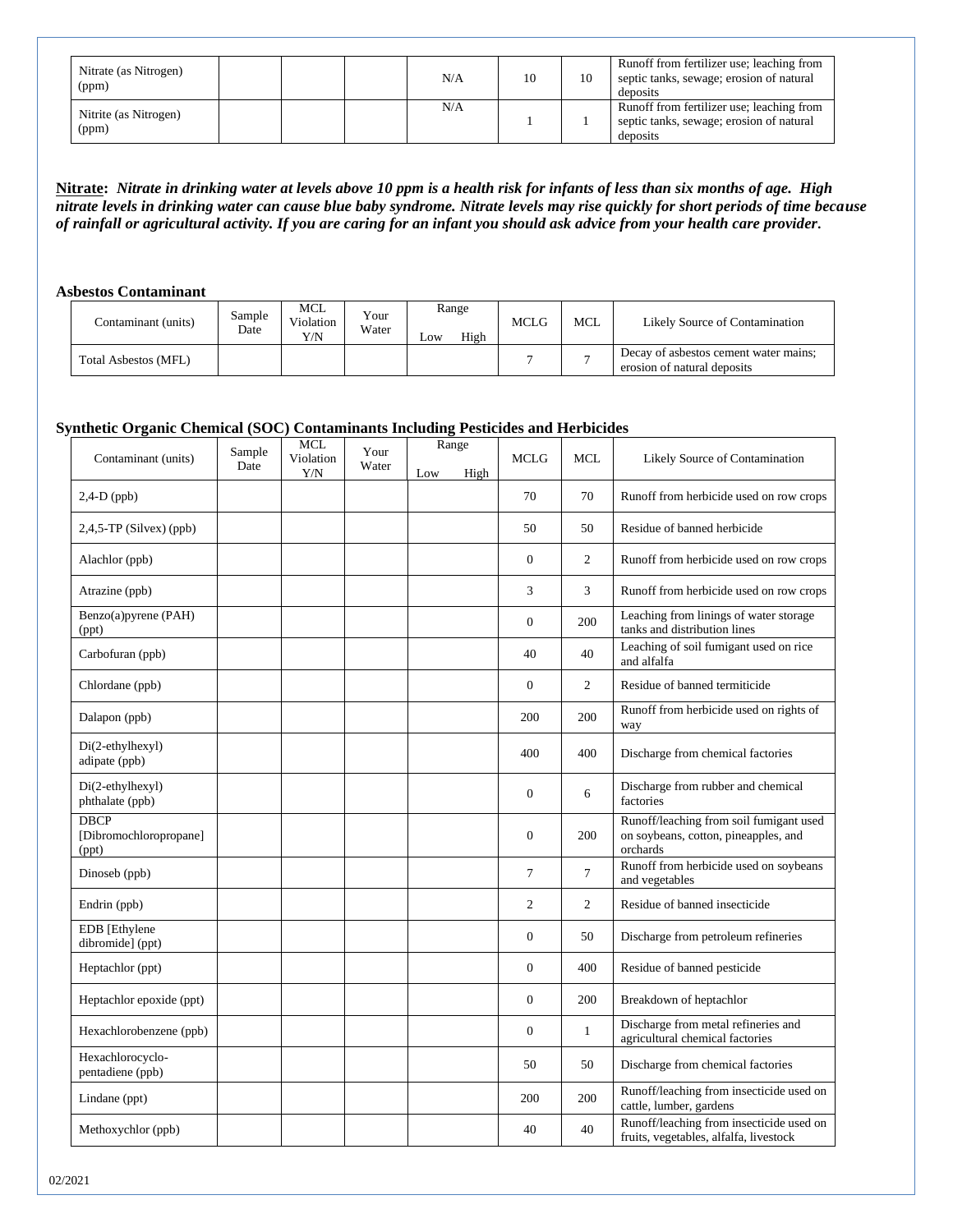| Oxamyl [Vydate] (ppb)                      |  | 200 | 200 | Runoff/leaching from insecticide used on<br>apples, potatoes and tomatoes |
|--------------------------------------------|--|-----|-----|---------------------------------------------------------------------------|
| PCBs [Polychlorinated]<br>biphenyls] (ppt) |  |     | 500 | Runoff from landfills; discharge of waste<br>chemicals                    |
| Pentachlorophenol (ppb)                    |  |     |     | Discharge from wood preserving<br>factories                               |
| Picloram (ppb)                             |  | 500 | 500 | Herbicide runoff                                                          |
| Simazine (ppb)                             |  | 4   | 4   | Herbicide runoff                                                          |
| Toxaphene (ppb)                            |  |     | 3   | Runoff/leaching from insecticide used on<br>cotton and cattle             |

# **Volatile Organic Chemical (VOC) Contaminants**

| Contaminant (units)                 | Sample<br>Date | <b>MCL</b><br>Violation<br>Y/N | Your<br>Water | Low | Range<br>High | <b>MCLG</b>      | <b>MCL</b>     | Likely Source of Contamination                                             |
|-------------------------------------|----------------|--------------------------------|---------------|-----|---------------|------------------|----------------|----------------------------------------------------------------------------|
| Benzene (ppb)                       |                |                                |               |     |               | $\boldsymbol{0}$ | 5              | Discharge from factories; leaching from<br>gas storage tanks and landfills |
| Carbon tetrachloride (ppb)          |                |                                |               |     |               | $\theta$         | 5              | Discharge from chemical plants and other<br>industrial activities          |
| Chlorobenzene (ppb)                 |                |                                |               |     |               | 100              | 100            | Discharge from chemical and agricultural<br>chemical factories             |
| o-Dichlorobenzene (ppb)             |                |                                |               |     |               | 600              | 600            | Discharge from industrial chemical<br>factories                            |
| p-Dichlorobenzene (ppb)             |                |                                |               |     |               | 75               | 75             | Discharge from industrial chemical<br>factories                            |
| $1,2$ – Dichloroethane (ppb)        |                |                                |               |     |               | $\overline{0}$   | 5              | Discharge from industrial chemical<br>factories                            |
| $1,1$ – Dichloroethylene (ppb)      |                |                                |               |     |               | $\overline{7}$   | $\overline{7}$ | Discharge from industrial chemical<br>factories                            |
| $cis-1,2-Dichloroethylene (ppb)$    |                |                                |               |     |               | 70               | 70             | Discharge from industrial chemical<br>factories                            |
| trans-1,2-Dichloroethylene<br>(ppb) |                |                                |               |     |               | 100              | 100            | Discharge from industrial chemical<br>factories                            |
| Dichloromethane (ppb)               |                |                                |               |     |               | $\mathbf{0}$     | 5              | Discharge from pharmaceutical and<br>chemical factories                    |
| 1,2-Dichloropropane (ppb)           |                |                                |               |     |               | $\overline{0}$   | 5              | Discharge from industrial chemical<br>factories                            |
| Ethylbenzene (ppb)                  |                |                                |               |     |               | 700              | 700            | Discharge from petroleum refineries                                        |
| Styrene (ppb)                       |                |                                |               |     |               | 100              | 100            | Discharge from rubber and plastic<br>factories; leaching from landfills    |
| Tetrachloroethylene (ppb)           |                |                                |               |     |               | $\boldsymbol{0}$ | 5              | Discharge from factories and dry cleaners                                  |
| 1,2,4 -Trichlorobenzene (ppb)       |                |                                |               |     |               | 70               | 70             | Discharge from textile-finishing factories                                 |
| $1,1,1$ – Trichloroethane (ppb)     |                |                                |               |     |               | 200              | 200            | Discharge from metal degreasing sites and<br>other factories               |
| $1,1,2$ –Trichloroethane (ppb)      |                |                                |               |     |               | 3                | 5              | Discharge from industrial chemical<br>factories                            |
| Trichloroethylene (ppb)             |                |                                |               |     |               | $\overline{0}$   | 5              | Discharge from metal degreasing sites and<br>other factories               |
| Toluene (ppm)                       |                |                                |               |     |               | $\mathbf{1}$     | $\mathbf{1}$   | Discharge from petroleum factories                                         |
| Vinyl Chloride (ppb)                |                |                                |               |     |               | $\overline{0}$   | 2              | Leaching from PVC piping; discharge<br>from plastics factories             |
| Xylenes (Total) (ppm)               |                |                                |               |     |               | 10               | 10             | Discharge from petroleum factories;<br>discharge from chemical factories   |

## **Lead and Copper Contaminants**

| Contaminant (units)                           | Sample<br>Date | Your<br>Water | Number of<br>sites found<br>above the AL | MCLG | AL         | Likely Source of Contamination                                          |
|-----------------------------------------------|----------------|---------------|------------------------------------------|------|------------|-------------------------------------------------------------------------|
| Copper (ppm)<br>(90 <sup>th</sup> percentile) |                |               |                                          | 1.3  | $AI = 1.3$ | Corrosion of household plumbing<br>systems; erosion of natural deposits |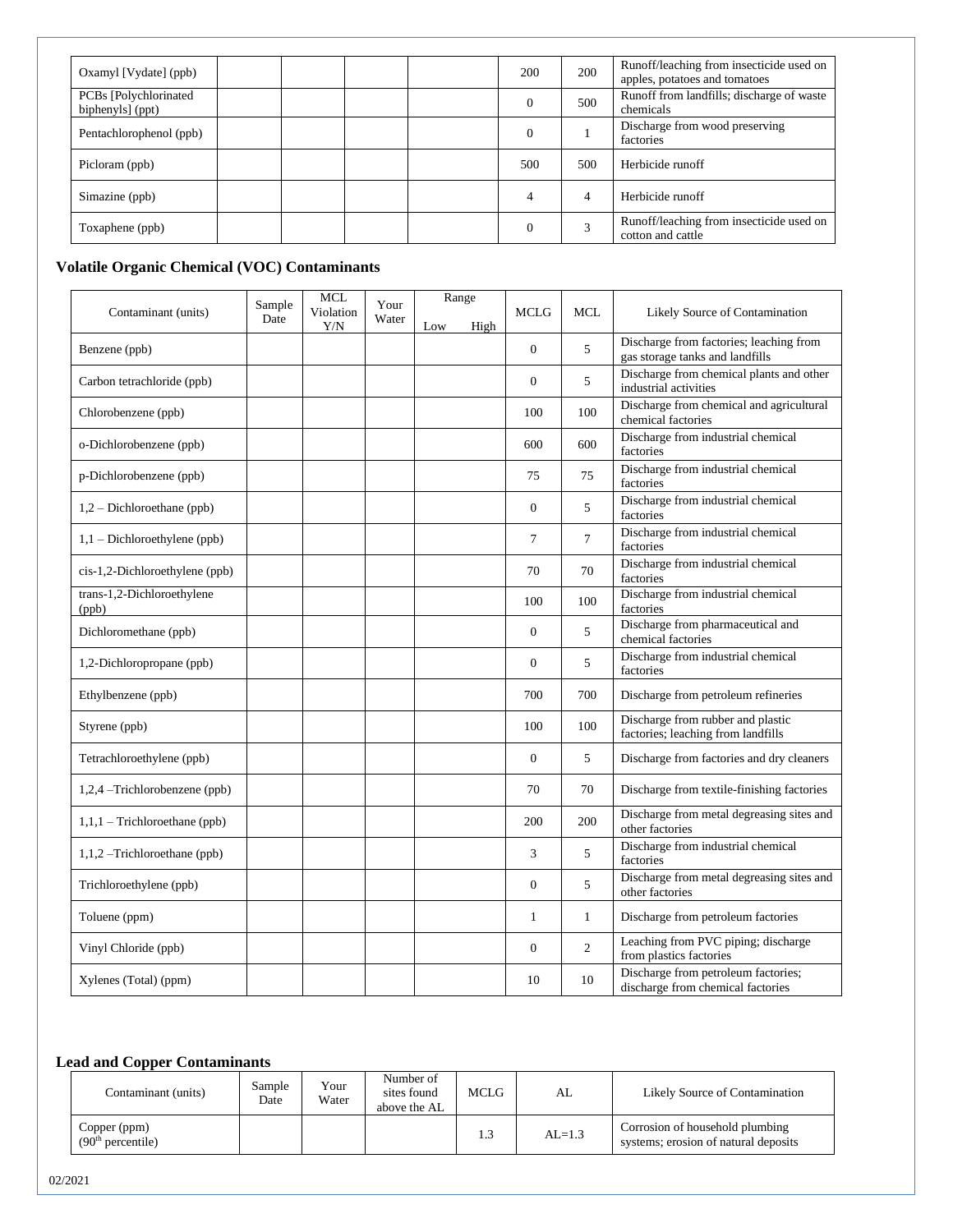| (ppb)<br>Lead<br>(90 <sup>th</sup> ) |  |  |  | . .<br>$\overline{\phantom{a}}$ | f household plumbing<br>orrosion of<br>erosion of natural deposits |
|--------------------------------------|--|--|--|---------------------------------|--------------------------------------------------------------------|
|--------------------------------------|--|--|--|---------------------------------|--------------------------------------------------------------------|

### **Radiological Contaminants**

| Contaminant (units)                                                       | Sample<br>Date | <b>MCL</b><br>Violation<br>Y/N | Your<br>Water | Low | Range<br>High | <b>MCLG</b>    | <b>MCL</b> | Likely Source of Contamination            |
|---------------------------------------------------------------------------|----------------|--------------------------------|---------------|-----|---------------|----------------|------------|-------------------------------------------|
| Alpha emitters $(pCi/L)$<br>(Gross Alpha Excluding)<br>Radon and Uranium) |                |                                |               |     |               | $\theta$       | 15         | Erosion of natural deposits               |
| Beta/photon emitters<br>(pCi/L)                                           |                |                                |               |     |               | $\theta$       | $50*$      | Decay of natural and man-made<br>deposits |
| Combined radium $(pCi/L)$                                                 |                |                                |               |     |               | $\overline{0}$ |            | Erosion of natural deposits               |
| Uranium $(pCi/L)$                                                         |                |                                |               |     |               | $\theta$       | 20.1       | Erosion of natural deposits               |

\* Note: The MCL for beta/photon emitters is 4 mrem/year. EPA considers 50 pCi/L to be the level of concern for beta particles.

### **Total Organic Carbon (TOC)**

| Contaminant (units)                                      | TT<br>Violation<br>Y/N | Your Water<br>(RAA<br>Removal<br>Ratio) | Range<br>Monthly<br>Removal<br>Ratio<br>Low - High | MCLG | <b>TT</b> | Likely Source of<br>Contamination       | Compliance Method<br>$(Step 1 or ACC#_ )$ |
|----------------------------------------------------------|------------------------|-----------------------------------------|----------------------------------------------------|------|-----------|-----------------------------------------|-------------------------------------------|
| Total Organic Carbon<br>(removal ratio)<br>(TOC)-TREATED |                        |                                         |                                                    | N/A  | TT        | Naturally present in the<br>environment |                                           |

#### **Disinfectant Residuals Summary**

|                           | Year<br>Sampled | MRDL<br>Violation<br>Y/N | Your<br>Water<br>(highest RAA) | Low | Range<br>High | <b>MRDLG</b> | <b>MRDL</b> | Likely Source of Contamination             |
|---------------------------|-----------------|--------------------------|--------------------------------|-----|---------------|--------------|-------------|--------------------------------------------|
| Chlorine (ppm)            |                 |                          |                                |     |               | 4            | 4.0         | Water additive used to<br>control microbes |
| Chloramines (ppm)         |                 |                          |                                |     |               | 4            | 4.0         | Water additive used to<br>control microbes |
| Chlorine dioxide<br>(ppb) |                 |                          |                                |     |               | 800          | 800         | Water additive used to<br>control microbes |

### **Stage 2 Disinfection Byproduct Compliance -** Based upon Locational Running Annual Average (LRAA)

| Disinfection<br><b>Byproduct</b> | Year<br>Sampled | <b>MCL</b><br>Violation<br>Y/N | Your<br>Water<br>(highest LRAA) | Range<br>High<br>Low |  | <b>MCLG</b> | <b>MCL</b> | Likely Source of<br>Contamination           |  |
|----------------------------------|-----------------|--------------------------------|---------------------------------|----------------------|--|-------------|------------|---------------------------------------------|--|
| TTHM (ppb)                       |                 |                                |                                 |                      |  | N/A         | 80         | Byproduct of drinking<br>water disinfection |  |
| Location                         |                 |                                |                                 |                      |  |             |            |                                             |  |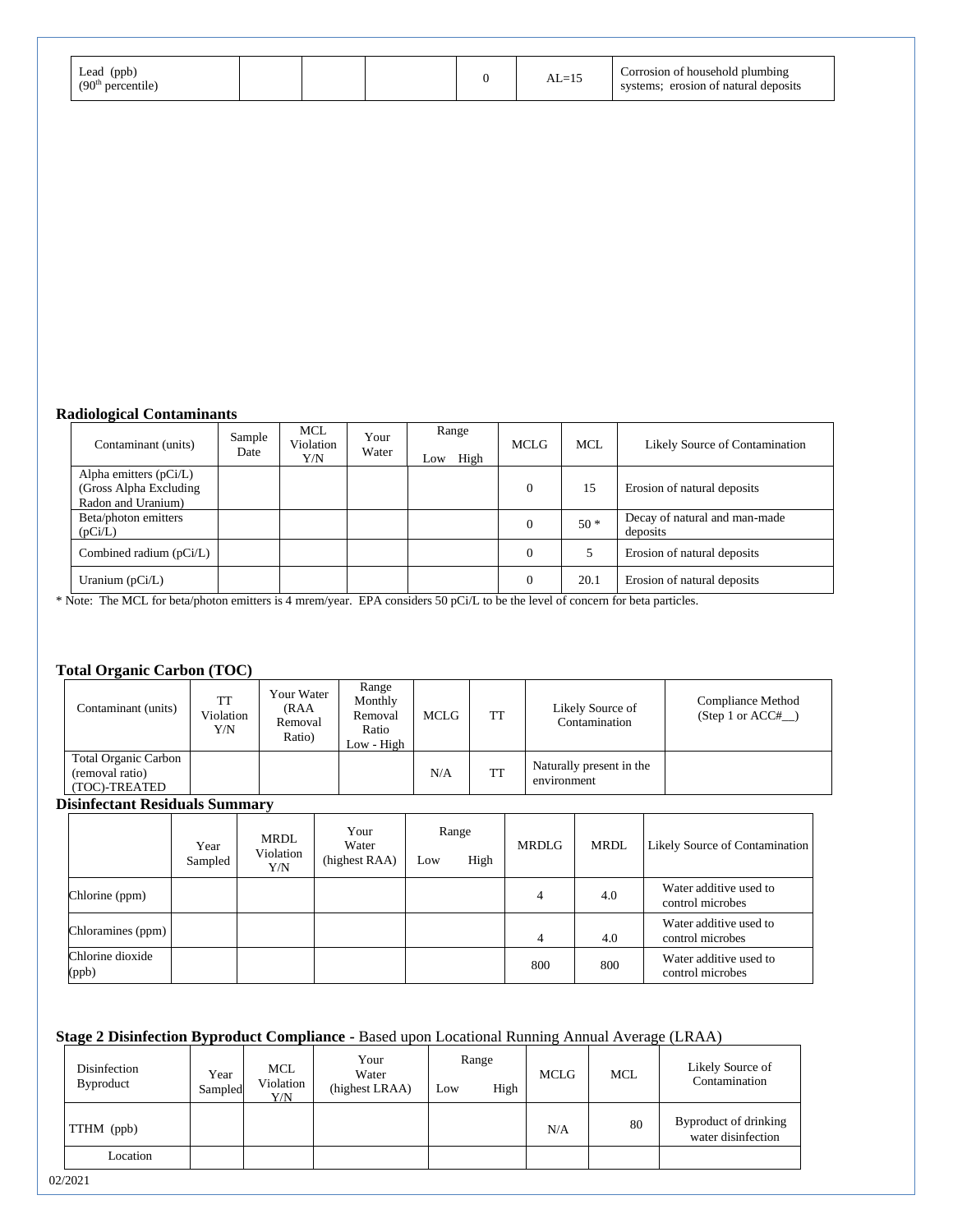| <b>B01</b>   | 2021 |  | N/A | 80 | <b>Byproduct of drinking</b><br>water disinfection |
|--------------|------|--|-----|----|----------------------------------------------------|
| <b>B02</b>   | 2021 |  | N/A | 80 | Byproduct of drinking<br>water disinfection        |
| <b>B03</b>   | 2021 |  | N/A | 80 | Byproduct of drinking<br>water disinfection        |
| <b>B04</b>   | 2021 |  | N/A | 80 | Byproduct of drinking<br>water disinfection        |
| $HAA5$ (ppb) |      |  | N/A | 60 | Byproduct of drinking<br>water disinfection        |
| Location     |      |  |     |    |                                                    |
| <b>B01</b>   | 2021 |  | N/A | 60 | Byproduct of drinking<br>water disinfection        |
| <b>B02</b>   | 2021 |  | N/A | 60 | Byproduct of drinking<br>water disinfection        |
| <b>B03</b>   | 2021 |  | N/A | 60 | Byproduct of drinking<br>water disinfection        |
| <b>B04</b>   | 2021 |  | N/A | 60 | Byproduct of drinking<br>water disinfection        |

**For TTHM:** *Some people who drink water containing trihalomethanes in excess of the MCL over many years may experience problems with their liver, kidneys, or central nervous systems, and may have an increased risk of getting cancer.*

**For HAA5:** *Some people who drink water containing haloacetic acids in excess of the MCL over many years may have an increased risk of getting cancer.*

#### **Other Disinfection Byproducts Contaminants**

| Contaminant (units) | MCL/MRDL<br>Violation<br>Y/N | Your<br>Water | Range<br>High<br><b>LOW</b> | <b>MCLG</b> | MCL | Likely Source of Contamination            |
|---------------------|------------------------------|---------------|-----------------------------|-------------|-----|-------------------------------------------|
| Bromate (ppb)       |                              |               |                             |             | 10  | By-product of drinking water disinfection |
| Chlorite (ppm)      |                              |               |                             | 0.8         | 1.0 | By-product of drinking water chlorination |

The PWS Section requires monitoring for other misc. contaminants, some for which the EPA has set national secondary drinking water standards (SMCLs) because they may cause cosmetic effects or aesthetic effects (such as taste, odor, and/or color) in drinking water. The contaminants with SMCLs normally do not have any health effects and normally do not affect the safety of your water**.**

#### **Other Miscellaneous Water Characteristics Contaminants**

| Contaminant (units) | Sample Date | Your<br>Water | Range<br>High<br>Low | <b>SMCL</b>         |  |
|---------------------|-------------|---------------|----------------------|---------------------|--|
| Iron (ppm)          |             |               |                      | $0.3 \text{ mg/L}$  |  |
| Manganese (ppm)     |             |               |                      | $0.05 \text{ mg/L}$ |  |
| Nickel (ppm)        |             |               |                      | N/A                 |  |
| Sodium (ppm)        |             |               |                      | N/A                 |  |
| Sulfate (ppm)       |             |               |                      | $250$ mg/L          |  |
| pH                  |             |               |                      | 6.5 to 8.5          |  |